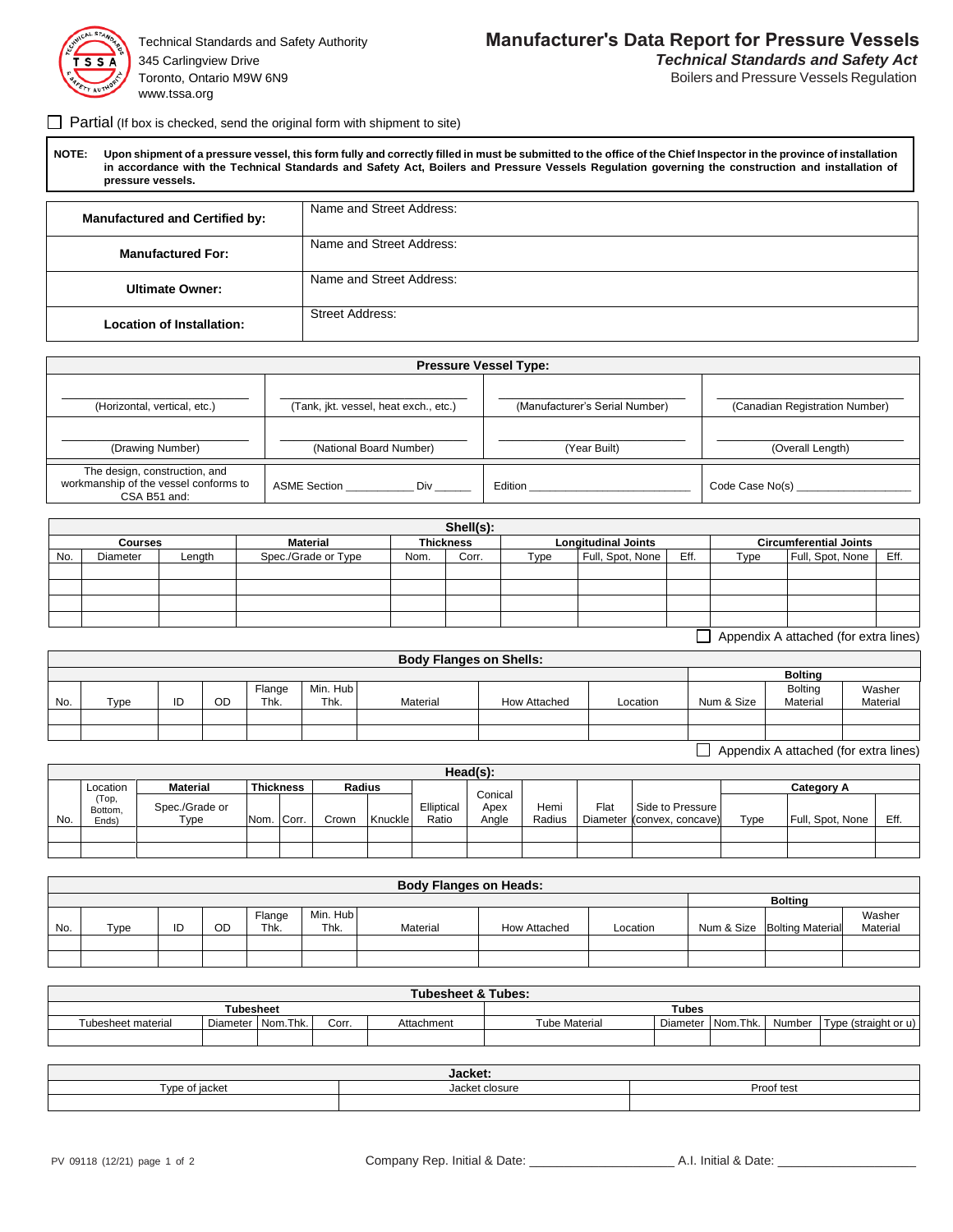

345 Carlingview Drive *Technical Standards and Safety Act* Toronto, Ontario M9W 6N9 **Boilers** and Pressure Vessels Regulation www.tssa.org

## Technical Standards and Safety Authority **Manufacturer's Data Report for Pressure Vessels**

|     |         |       |      |        | <b>Nozzles and Openings:</b> |                         |       |               |        |                           |              |
|-----|---------|-------|------|--------|------------------------------|-------------------------|-------|---------------|--------|---------------------------|--------------|
|     |         | Dia./ |      |        | <b>Material</b>              | <b>Nozzle Thickness</b> |       | Reinforcement |        | <b>Attachment details</b> | Location     |
| No. | Purpose | size  | Type | Nozzle | Flange                       | Nom. Thk.               | Corr. | Material      | Nozzle | Flange                    | (Insp. open) |
|     |         |       |      |        |                              |                         |       |               |        |                           |              |
|     |         |       |      |        |                              |                         |       |               |        |                           |              |
|     |         |       |      |        |                              |                         |       |               |        |                           |              |
|     |         |       |      |        |                              |                         |       |               |        |                           |              |
|     |         |       |      |        |                              |                         |       |               |        |                           |              |
|     |         |       |      |        |                              |                         |       |               |        |                           |              |
|     |         |       |      |        |                              |                         |       |               |        |                           |              |
|     |         |       |      |        |                              |                         |       |               |        |                           |              |
|     |         |       |      |        |                              |                         |       |               |        |                           |              |
|     |         |       |      |        |                              |                         |       |               |        |                           |              |
|     |         |       |      |        |                              |                         |       |               |        |                           |              |
|     |         |       |      |        |                              |                         |       |               |        |                           |              |

Appendix A attached (for extra lines)

|                                                                      |            | <b>Pressure Vessel Data:</b>        |                                                 |
|----------------------------------------------------------------------|------------|-------------------------------------|-------------------------------------------------|
| Maximum Allowable Working Pressure (Shell Side):                     |            | Maximum Temperature:                | Post Weld Heat Treatment:                       |
| □ psi □ kPa _________ □ psi □ kPa<br>(Internal)<br>(External)        | (Internal) | □ ℉ □ ℃<br>(External)               | $Item(s)$ :                                     |
| Maximum Allowable Working Pressure (Tube Side):                      |            | Minimum Design Metal Temperature:   |                                                 |
| □ psi □ kPa ________ □ psi □ kPa  <br>(Internal)<br>(External)       |            | ______ □ F □ ℃ @ ______ □ psi □ kPa | O°F □°C                                         |
| Safety Valve Outlets:                                                |            |                                     | Hydro, Pneumatic, or Combination Test Pressure: |
| Number Dimension Location                                            |            |                                     |                                                 |
| Impact Test:                                                         |            |                                     | Supports:                                       |
|                                                                      |            |                                     | Skirt Yes No Lugs Legs _______ Other            |
| at a test temperature of $\Box$ <sup>o</sup> f $\Box$ <sup>o</sup> C |            |                                     |                                                 |

## **Manufacturer's Partial Data Report(s):**

|             | Manufacturer's partial data reports properly identified and signed by Authorized Inspectors have been furnished for the following items of the report and attached to this report |                           |                   |
|-------------|-----------------------------------------------------------------------------------------------------------------------------------------------------------------------------------|---------------------------|-------------------|
| Item Number | Name of Part                                                                                                                                                                      | <b>Manufacturers Name</b> | Identifying Stamp |
|             |                                                                                                                                                                                   |                           |                   |
|             |                                                                                                                                                                                   |                           |                   |
|             |                                                                                                                                                                                   |                           |                   |
|             |                                                                                                                                                                                   |                           |                   |
|             |                                                                                                                                                                                   |                           |                   |

**Remarks:**

| <b>CERTIFICATE OF COMPLIANCE</b>                                                                                                                                                                                                | <b>CERTIFICATE OF SHOP INSPECTION</b>                                                                                                                                                                                                                                                                                                                                                              |
|---------------------------------------------------------------------------------------------------------------------------------------------------------------------------------------------------------------------------------|----------------------------------------------------------------------------------------------------------------------------------------------------------------------------------------------------------------------------------------------------------------------------------------------------------------------------------------------------------------------------------------------------|
| We certify that the statements made in this data report are correct and that the said<br>vessel has been constructed in accordance with the Provincial registered design below<br>and the requirements of the CSA B51 Standard. | , the undersigned, a duly authorized Boiler and Pressure Vessel Inspector employed by                                                                                                                                                                                                                                                                                                              |
| Certificate of Authorization Number _______________________Expiry _______________                                                                                                                                               | have inspected the above vessel and state that to the best of my knowledge and belief,<br>the manufacturer has constructed the vessel in accordance with the Provincial                                                                                                                                                                                                                            |
|                                                                                                                                                                                                                                 |                                                                                                                                                                                                                                                                                                                                                                                                    |
|                                                                                                                                                                                                                                 |                                                                                                                                                                                                                                                                                                                                                                                                    |
|                                                                                                                                                                                                                                 |                                                                                                                                                                                                                                                                                                                                                                                                    |
|                                                                                                                                                                                                                                 |                                                                                                                                                                                                                                                                                                                                                                                                    |
|                                                                                                                                                                                                                                 |                                                                                                                                                                                                                                                                                                                                                                                                    |
| <b>CERTIFICATE OF COMPLIANCE FIELD WORK</b>                                                                                                                                                                                     | <b>CERTIFICATE OF FIELD INSPECTION</b>                                                                                                                                                                                                                                                                                                                                                             |
| We certify that the field inspection of all parts of the vessel conforms with the<br>requirements of Provincial regulations.                                                                                                    | I, the undersigned, a duly authorized Boiler and Pressure Vessel Inspector employed by<br>$\circ$ of $\circ$ and $\circ$ and $\circ$ and $\circ$ and $\circ$ and $\circ$ and $\circ$ and $\circ$ and $\circ$ and $\circ$ and $\circ$ and $\circ$ and $\circ$ and $\circ$ and $\circ$ and $\circ$ and $\circ$ and $\circ$ and $\circ$ and $\circ$ and $\circ$ and $\circ$ and $\circ$ and $\circ$ a |
| Certificate of Authorization Number ______________________ Expiry ______________<br>(mm/dd/yyyy)                                                                                                                                | have inspected the items not covered by the Shop Inspection Certificate and the<br>installation of the items and state that to the best of my knowledge and belief, the<br>construction and assembly of the items are in accordance with Provincial regulations.                                                                                                                                   |
|                                                                                                                                                                                                                                 |                                                                                                                                                                                                                                                                                                                                                                                                    |
| (Installer's Representative)<br>(mm/dd/yyyy)                                                                                                                                                                                    | (mm/dd/yyyy)                                                                                                                                                                                                                                                                                                                                                                                       |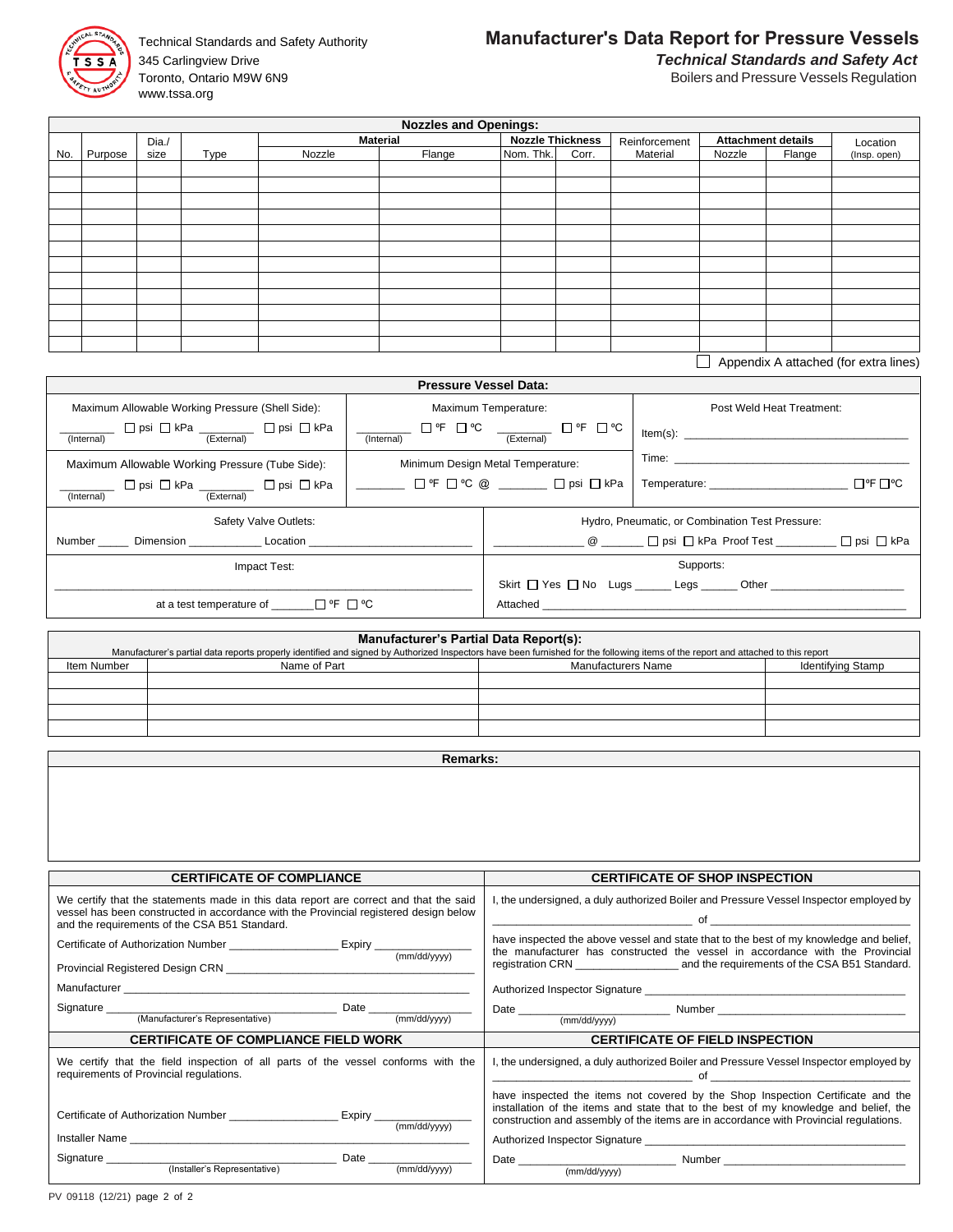

Toronto, Ontario M9W 6N9 *Technical Standards and Safety Act*

## Technical Standards and Safety Authority **Manufacturer's Data Report for Pressure Vessels** 345 Carlingview Drive *Appendix A – Additional Line Information*

www.tssa.org **Boilers and Pressure Vessels Regulation** 

| <b>Manufactured and Certified by:</b> | Name and Street Address: |
|---------------------------------------|--------------------------|
| <b>Manufactured For:</b>              | Name and Street Address: |
| <b>Ultimate Owner:</b>                | Name and Street Address: |
| <b>Location of Installation:</b>      | Name and Street Address: |

| <b>Pressure Vessel Type:</b> |                                       |                                |                                |  |  |  |  |  |
|------------------------------|---------------------------------------|--------------------------------|--------------------------------|--|--|--|--|--|
| (Horizontal, vertical, etc.) | (Tank, jkt. vessel, heat exch., etc.) | (Manufacturer's Serial Number) | (Canadian Registration Number) |  |  |  |  |  |
| (Drawing Number)             | (National Board Number)               | (Year Built)                   | (Overall Length)               |  |  |  |  |  |

|                | Shell(s): |        |                     |                  |       |      |                            |      |                               |                  |      |  |
|----------------|-----------|--------|---------------------|------------------|-------|------|----------------------------|------|-------------------------------|------------------|------|--|
| <b>Courses</b> |           |        | <b>Material</b>     | <b>Thickness</b> |       |      | <b>Longitudinal Joints</b> |      | <b>Circumferential Joints</b> |                  |      |  |
| No.            | Diameter  | Length | Spec./Grade or Type | Nom.             | Corr. | Type | Full, Spot, None           | Eff. | Type                          | Full, Spot, None | Eff. |  |
|                |           |        |                     |                  |       |      |                            |      |                               |                  |      |  |
|                |           |        |                     |                  |       |      |                            |      |                               |                  |      |  |
|                |           |        |                     |                  |       |      |                            |      |                               |                  |      |  |
|                |           |        |                     |                  |       |      |                            |      |                               |                  |      |  |
|                |           |        |                     |                  |       |      |                            |      |                               |                  |      |  |
|                |           |        |                     |                  |       |      |                            |      |                               |                  |      |  |
|                |           |        |                     |                  |       |      |                            |      |                               |                  |      |  |
|                |           |        |                     |                  |       |      |                            |      |                               |                  |      |  |

|     | <b>Body Flanges on Shells:</b> |    |           |                |                  |          |              |          |            |                            |                    |  |  |
|-----|--------------------------------|----|-----------|----------------|------------------|----------|--------------|----------|------------|----------------------------|--------------------|--|--|
|     |                                |    |           |                |                  |          |              |          |            | <b>Bolting</b>             |                    |  |  |
| No. | <b>Type</b>                    | ID | <b>OD</b> | Flange<br>Thk. | Min. Hub<br>Thk. | Material | How Attached | Location | Num & Size | <b>Bolting</b><br>Material | Washer<br>Material |  |  |
|     |                                |    |           |                |                  |          |              |          |            |                            |                    |  |  |
|     |                                |    |           |                |                  |          |              |          |            |                            |                    |  |  |
|     |                                |    |           |                |                  |          |              |          |            |                            |                    |  |  |
|     |                                |    |           |                |                  |          |              |          |            |                            |                    |  |  |
|     |                                |    |           |                |                  |          |              |          |            |                            |                    |  |  |
|     |                                |    |           |                |                  |          |              |          |            |                            |                    |  |  |

|     | <b>Nozzles and Openings:</b> |       |      |                 |        |                                          |       |          |                           |          |              |
|-----|------------------------------|-------|------|-----------------|--------|------------------------------------------|-------|----------|---------------------------|----------|--------------|
|     |                              | Dia./ |      | <b>Material</b> |        | <b>Nozzle Thickness</b><br>Reinforcement |       |          | <b>Attachment details</b> | Location |              |
| No. | Purpose                      | size  | Type | Nozzle          | Flange | Nom. Thk.                                | Corr. | Material | Nozzle                    | Flange   | (Insp. open) |
|     |                              |       |      |                 |        |                                          |       |          |                           |          |              |
|     |                              |       |      |                 |        |                                          |       |          |                           |          |              |
|     |                              |       |      |                 |        |                                          |       |          |                           |          |              |
|     |                              |       |      |                 |        |                                          |       |          |                           |          |              |
|     |                              |       |      |                 |        |                                          |       |          |                           |          |              |
|     |                              |       |      |                 |        |                                          |       |          |                           |          |              |
|     |                              |       |      |                 |        |                                          |       |          |                           |          |              |
|     |                              |       |      |                 |        |                                          |       |          |                           |          |              |
|     |                              |       |      |                 |        |                                          |       |          |                           |          |              |
|     |                              |       |      |                 |        |                                          |       |          |                           |          |              |
|     |                              |       |      |                 |        |                                          |       |          |                           |          |              |
|     |                              |       |      |                 |        |                                          |       |          |                           |          |              |
|     |                              |       |      |                 |        |                                          |       |          |                           |          |              |
|     |                              |       |      |                 |        |                                          |       |          |                           |          |              |
|     |                              |       |      |                 |        |                                          |       |          |                           |          |              |
|     |                              |       |      |                 |        |                                          |       |          |                           |          |              |
|     |                              |       |      |                 |        |                                          |       |          |                           |          |              |
|     |                              |       |      |                 |        |                                          |       |          |                           |          |              |
|     |                              |       |      |                 |        |                                          |       |          |                           |          |              |
|     |                              |       |      |                 |        |                                          |       |          |                           |          |              |
|     |                              |       |      |                 |        |                                          |       |          |                           |          |              |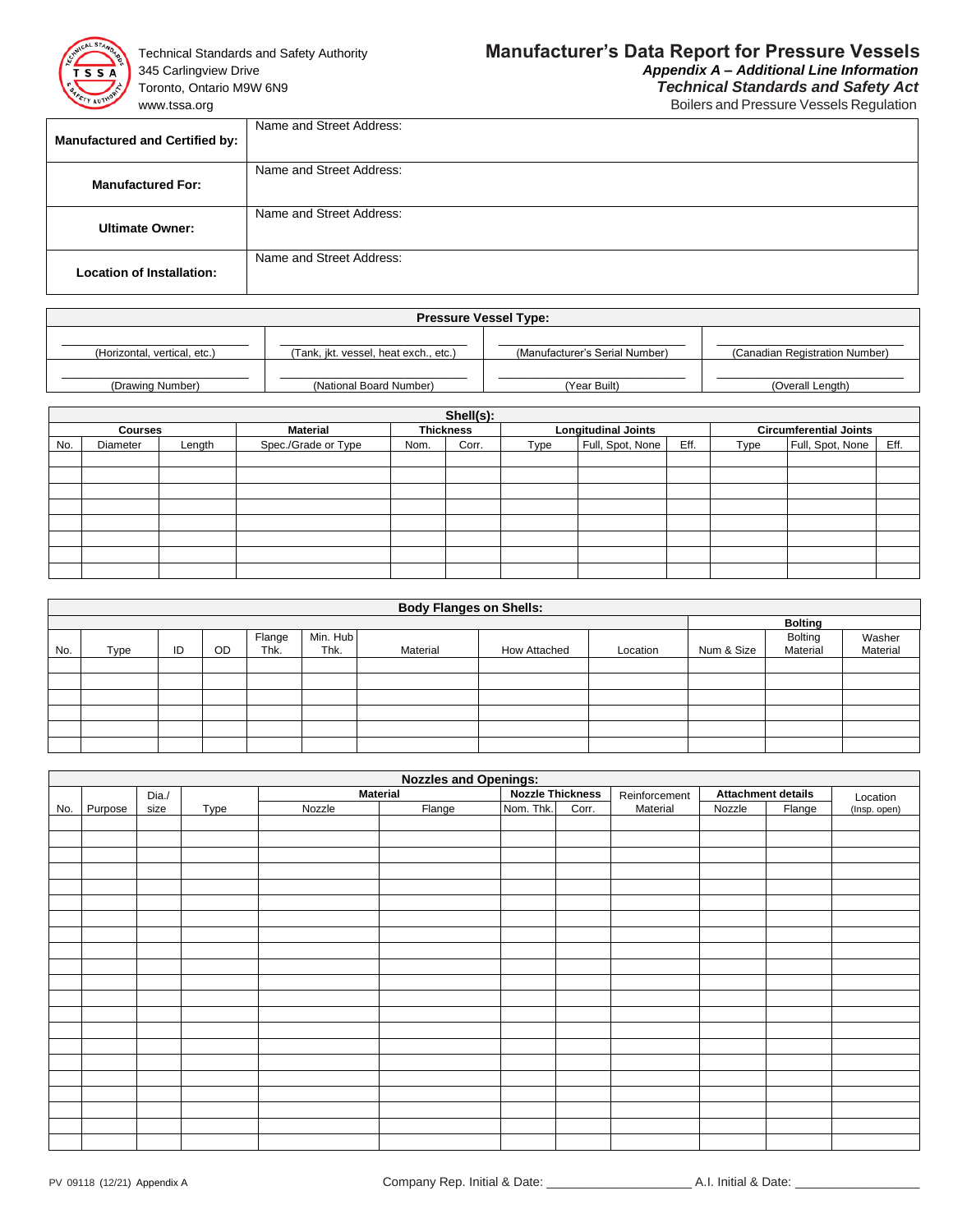

345 Carlingview Drive

**Technical Standards and Safety Authority** 1echnical Standards and St<br>345 Carlingview Drive<br>Toronto, Ontario M9W 6N9<br>www.tssa.org

| <b>Manufacturer's Data Report for Pressure Vessel</b> |
|-------------------------------------------------------|
| <b>Technical Standards and Safety Act</b>             |
| <b>Boilers and Pressure Vessels Regulation</b>        |

Partial (If box is checked, send the original form with shipment to site) $\bigcirc$ 

| <b>NOTE:</b><br>Upon shipment of a pressure vessel, this form fully and correctly filled in must be submitted to the office of the Chief Inspector in the province of installation<br>in accordance with the Technical Standards and Safety Act, Boilers and Pressure Vessels Regulation governing the construction and installation of<br>pressure vessels. |                                        |                                |                                 |                                                                |                                   |                                                   |  |
|--------------------------------------------------------------------------------------------------------------------------------------------------------------------------------------------------------------------------------------------------------------------------------------------------------------------------------------------------------------|----------------------------------------|--------------------------------|---------------------------------|----------------------------------------------------------------|-----------------------------------|---------------------------------------------------|--|
| <b>Manufactured and Certified by:</b>                                                                                                                                                                                                                                                                                                                        | Name and Street Address:               |                                |                                 |                                                                |                                   |                                                   |  |
| Name and Street Address:<br>3<br><b>Manufactured For:</b>                                                                                                                                                                                                                                                                                                    |                                        |                                |                                 |                                                                |                                   |                                                   |  |
| Name and Street Address:<br>4<br><b>Ultimate Owner:</b>                                                                                                                                                                                                                                                                                                      |                                        |                                |                                 |                                                                |                                   |                                                   |  |
| Name and Street Address:<br>5<br><b>Location of Installation:</b>                                                                                                                                                                                                                                                                                            |                                        |                                |                                 |                                                                |                                   |                                                   |  |
|                                                                                                                                                                                                                                                                                                                                                              |                                        |                                | <b>Pressure Vessel Type:</b>    |                                                                |                                   |                                                   |  |
| 6                                                                                                                                                                                                                                                                                                                                                            |                                        |                                |                                 | 8                                                              |                                   | ٩                                                 |  |
| (Horizontal, yertical, etc.)                                                                                                                                                                                                                                                                                                                                 | (Tank, jkt. vessel, heat exch., etc.)  |                                |                                 | (Manufacturer's Serial Number)                                 |                                   | (Canadian Registration Number)                    |  |
|                                                                                                                                                                                                                                                                                                                                                              |                                        |                                |                                 |                                                                |                                   |                                                   |  |
| (Drawing Number)                                                                                                                                                                                                                                                                                                                                             | (National Board Number)                |                                |                                 | (Year Built)                                                   |                                   | (Overall Length)                                  |  |
| The design, construction, and<br>workmanship of the vessel conforms to<br>CSA B51 and:                                                                                                                                                                                                                                                                       | <b>ASME Section</b>                    | Div                            | Edition                         | 16                                                             | Code Case No(s)                   | 1.                                                |  |
|                                                                                                                                                                                                                                                                                                                                                              |                                        | Shell(s):                      |                                 |                                                                |                                   |                                                   |  |
| Courses                                                                                                                                                                                                                                                                                                                                                      | <b>Material</b><br>Spec./Grade or Type | <b>Thickness</b><br>Corr       |                                 | <b>Longitudinal Joints</b><br>Full, Spot, None<br>Eff          |                                   | <b>Circumferential Joints</b><br>Full, Spot, None |  |
| <b>Diameter</b><br>Length<br>o<br>20.                                                                                                                                                                                                                                                                                                                        |                                        | Nom                            | <b>I</b> you                    | 21                                                             | Type                              | Eff<br>8                                          |  |
|                                                                                                                                                                                                                                                                                                                                                              |                                        |                                |                                 |                                                                |                                   |                                                   |  |
|                                                                                                                                                                                                                                                                                                                                                              |                                        |                                |                                 | 30                                                             |                                   | Appendix A attached (for extra lines              |  |
|                                                                                                                                                                                                                                                                                                                                                              |                                        | <b>Body Flanges on Shells:</b> |                                 |                                                                |                                   |                                                   |  |
|                                                                                                                                                                                                                                                                                                                                                              |                                        |                                |                                 |                                                                |                                   |                                                   |  |
|                                                                                                                                                                                                                                                                                                                                                              |                                        |                                |                                 |                                                                |                                   | <b>Bolting</b>                                    |  |
| Type<br>ID<br>OD                                                                                                                                                                                                                                                                                                                                             | Min. Hub<br>Flange<br>Thk<br>Thk       | Material                       | <b>How Attached</b>             | Location                                                       | Num & Size                        | Bolting<br>Washer<br>Material<br>Material         |  |
|                                                                                                                                                                                                                                                                                                                                                              |                                        |                                |                                 | ٩٥                                                             |                                   | 41                                                |  |
|                                                                                                                                                                                                                                                                                                                                                              |                                        |                                |                                 | 30                                                             |                                   |                                                   |  |
|                                                                                                                                                                                                                                                                                                                                                              |                                        | Head(s):                       |                                 |                                                                |                                   |                                                   |  |
| <b>Material</b><br>Location<br>(Top.                                                                                                                                                                                                                                                                                                                         | <b>Thickness</b><br>Radius             |                                | Conical                         |                                                                |                                   | <b>Category A</b>                                 |  |
| Spec./Grade or<br>Bottom<br>No<br>Type<br>Ends)                                                                                                                                                                                                                                                                                                              | Corr.<br>Crown<br>Nom.                 | Elliptical<br>Knuckle<br>Ratio | Apex<br>Hemi<br>Angle<br>Radius | Flat<br><b>Side to Pressure</b><br>Diameter<br>convex, concave | <b>Type</b>                       | Full, Spot, None<br>Eff.                          |  |
| 45                                                                                                                                                                                                                                                                                                                                                           |                                        | ЛC<br>Æ<br>c                   | r-                              | /ΕS<br>'nг                                                     | ′⊏<br>г                           | Appendix A attached (for extra lines<br>5         |  |
|                                                                                                                                                                                                                                                                                                                                                              |                                        |                                |                                 |                                                                |                                   |                                                   |  |
|                                                                                                                                                                                                                                                                                                                                                              |                                        | <b>Body Flanges on Heads:</b>  |                                 |                                                                |                                   |                                                   |  |
|                                                                                                                                                                                                                                                                                                                                                              | Flange<br>Min. Hub                     |                                |                                 |                                                                | <b>Bolting</b>                    | Washer                                            |  |
| ID<br>OD<br>Type                                                                                                                                                                                                                                                                                                                                             | Thk<br><b>Thk</b>                      | Material                       | <b>How Attached</b>             | Location                                                       | Num & Size<br><b>Bolting Mate</b> | Material                                          |  |
|                                                                                                                                                                                                                                                                                                                                                              |                                        | 64                             |                                 | 66                                                             |                                   | ٠<br>ĥ                                            |  |
|                                                                                                                                                                                                                                                                                                                                                              |                                        |                                |                                 |                                                                |                                   |                                                   |  |
|                                                                                                                                                                                                                                                                                                                                                              | <b>Tubesheet</b>                       | <b>Tubesheet &amp; Tubes:</b>  |                                 | Tubes                                                          |                                   |                                                   |  |
| Tubes <sup>+</sup><br>et-material<br>D                                                                                                                                                                                                                                                                                                                       | Nper-Thk                               | Attackment                     | Tube Material                   | 76                                                             | Nom-Thk<br>Nu                     | jetraight or u<br>Type<br>Ο                       |  |
|                                                                                                                                                                                                                                                                                                                                                              |                                        |                                |                                 |                                                                |                                   |                                                   |  |
| <b>Typ-codjacket</b>                                                                                                                                                                                                                                                                                                                                         |                                        | Jacket:                        | Jacket.closure                  |                                                                |                                   |                                                   |  |
|                                                                                                                                                                                                                                                                                                                                                              |                                        |                                |                                 |                                                                |                                   |                                                   |  |

Technical Standards and Safety Authority Fechnical Standards and St<br>345 Carlingview Drive<br>Toronto, Ontario M9W 6N9<br>www.tssa.org  $\frac{1}{1}$ 

## Manufacturer's Data Report for Pressure Vessel<br>Technical Standards and Safety Act<br>Boilers and Pressure Vessels Regulation

| <b>Nozzles and Openings:</b> |      |      |                 |        |                         |     |               |                           |         |              |  |
|------------------------------|------|------|-----------------|--------|-------------------------|-----|---------------|---------------------------|---------|--------------|--|
|                              | Dia/ |      | <b>Material</b> |        | <b>Nozzle Thickness</b> |     | Reinforcement | <b>Attachment details</b> |         | Location     |  |
| No. Puppase                  | size | Type | Nozzie          | Flange | NomThk.                 | Com | Material      | Ngzzje                    | Flange  | (Insg. coen) |  |
| 85) (86                      |      | 88   | 89              | '90    |                         |     | 6Ω            | 'n                        | 'n<br>- | (96)         |  |
|                              |      |      |                 |        |                         |     | ⊃⊃            | ۔                         | ┘       |              |  |
|                              |      |      |                 |        |                         |     |               |                           |         |              |  |
|                              |      |      |                 |        |                         |     |               |                           |         |              |  |
|                              |      |      |                 |        |                         |     |               |                           |         |              |  |
|                              |      |      |                 |        |                         |     |               |                           |         |              |  |
|                              |      |      |                 |        |                         |     |               |                           |         |              |  |
|                              |      |      |                 |        |                         |     |               |                           |         |              |  |
|                              |      |      |                 |        |                         |     |               |                           |         |              |  |
|                              |      |      |                 |        |                         |     |               |                           |         |              |  |
|                              |      |      |                 |        |                         |     |               |                           |         |              |  |
|                              |      |      |                 |        |                         |     |               |                           |         |              |  |

30 0 Appendix A attached (for ext **Pressure Vessel Data** Post Weld Heat Tre vable Working Presqure (Shell Side):<br>si  $\Box$  kPa  $\frac{(\Box \boxtimes)}{(\Box \boxtimes)}$   $\Box$  psi  $\Box$  kPa Maxmum Allowable Workin<br>(97) □ psi □ kPa<br>mbanan 000 0 \* 0 ° 002 0 \* 0 ° <u>(106</u> Maximum Allowable Working Pressure (Tube Side):<br>(99) [Dipsi | DikPa | 100) [Dipsi | DikPa 103 D'F D'C @ 104 DPS DK (107) Hydps, Pfileymatic, or Combination Test Prussure<br>\_@(112) psi D kPa Proof Test (113) D psi D kPa Valve Outlet  $109$  $\Omega$  $408<sub>0</sub>$  $(10)$ Loca **Impact Test**  $\underbrace{110}_{\text{Skint Dve-0,15}}$  $.11$  $n_{\text{eq}}$  $(11)$  $n_{\text{eq}}$  $(14)$  $(19)$ 

| <b>Manufacturer's Partial Data Report(s):</b> |                                                                                                                                                                                   |                           |  |  |  |  |  |  |  |
|-----------------------------------------------|-----------------------------------------------------------------------------------------------------------------------------------------------------------------------------------|---------------------------|--|--|--|--|--|--|--|
|                                               | Manufacturer's partial data reports properly identified and signed by Authorized Inspectors have been furnished for the following items of the report and attached to this report |                           |  |  |  |  |  |  |  |
|                                               | Name-of Part                                                                                                                                                                      | <b>Manufacturecs Name</b> |  |  |  |  |  |  |  |
|                                               |                                                                                                                                                                                   |                           |  |  |  |  |  |  |  |
|                                               |                                                                                                                                                                                   |                           |  |  |  |  |  |  |  |
|                                               |                                                                                                                                                                                   |                           |  |  |  |  |  |  |  |
|                                               |                                                                                                                                                                                   |                           |  |  |  |  |  |  |  |

Remarks

 $(125)$ 

mature of  $\overbrace{15}$  of  $\overline{0}$  to  $\overline{0}$ 

 $\overline{atab}$ 

| <b>CERTIFICATE OF COMPLIANCE</b>                                                                                                                                                                                                                                                                                                                                                            | <b>CERTIFICATE OF SHOP INSPECTION</b>                                                                                                                                                                                                                                                                                                                                                                                       |
|---------------------------------------------------------------------------------------------------------------------------------------------------------------------------------------------------------------------------------------------------------------------------------------------------------------------------------------------------------------------------------------------|-----------------------------------------------------------------------------------------------------------------------------------------------------------------------------------------------------------------------------------------------------------------------------------------------------------------------------------------------------------------------------------------------------------------------------|
| We certify that the statements made in this data report are correct and that the said<br>ressel has been constructed in accordance with the Provincial registered design below<br>and the requirements of the CSA B51 Stapdard.<br>Certificate of Authorization Number<br>Expiry<br>Provincial Registered Design CRN<br>Manufacturer<br>Date<br>Signature<br>Manufacturer's Reseaserfative) | the undersigned, and ultraview authorized Boiler and Pressure Vessel-inspector employed by<br>have inspected the above vessel and state that to the best of my knowledge and belief.<br>the manufacturer has constructed the vessel in accordance with the Provincial<br>registration CRN<br>and the requirements of the CSA B51 Standard.<br>Authorized kispeelor Signature<br>Date<br>Number<br><b><i>INSTRUCTION</i></b> |
| <b>CERTIFICATE OF COMPLIANCE FIELD WORK</b>                                                                                                                                                                                                                                                                                                                                                 | <b>CERTIFICATE OF FIELD INSPECTION</b>                                                                                                                                                                                                                                                                                                                                                                                      |
| We certify that the field inspection of all parts of the vessel conforms with the<br>equirements of Provincial regulations.                                                                                                                                                                                                                                                                 | I, the undersigned a guly authorized Boiler and Pressure Vesses Incosetor employed by<br>have inspected the items not covered by the Shop Inspection Certificate and the                                                                                                                                                                                                                                                    |
| ъ<br>Certificate of Authorization-Number<br>Expiry<br><b>Salasiyl</b> in<br>nstaller Name<br>۹h<br>Date<br>Signature<br>(Installer®-Repetientative)                                                                                                                                                                                                                                         | installation of the items and state that to the best of my knowledge and belief, the<br>construction and assembly of the items are in accordance with Provincial regulations.<br>Authorized Institution Signature<br>Number<br>Date                                                                                                                                                                                         |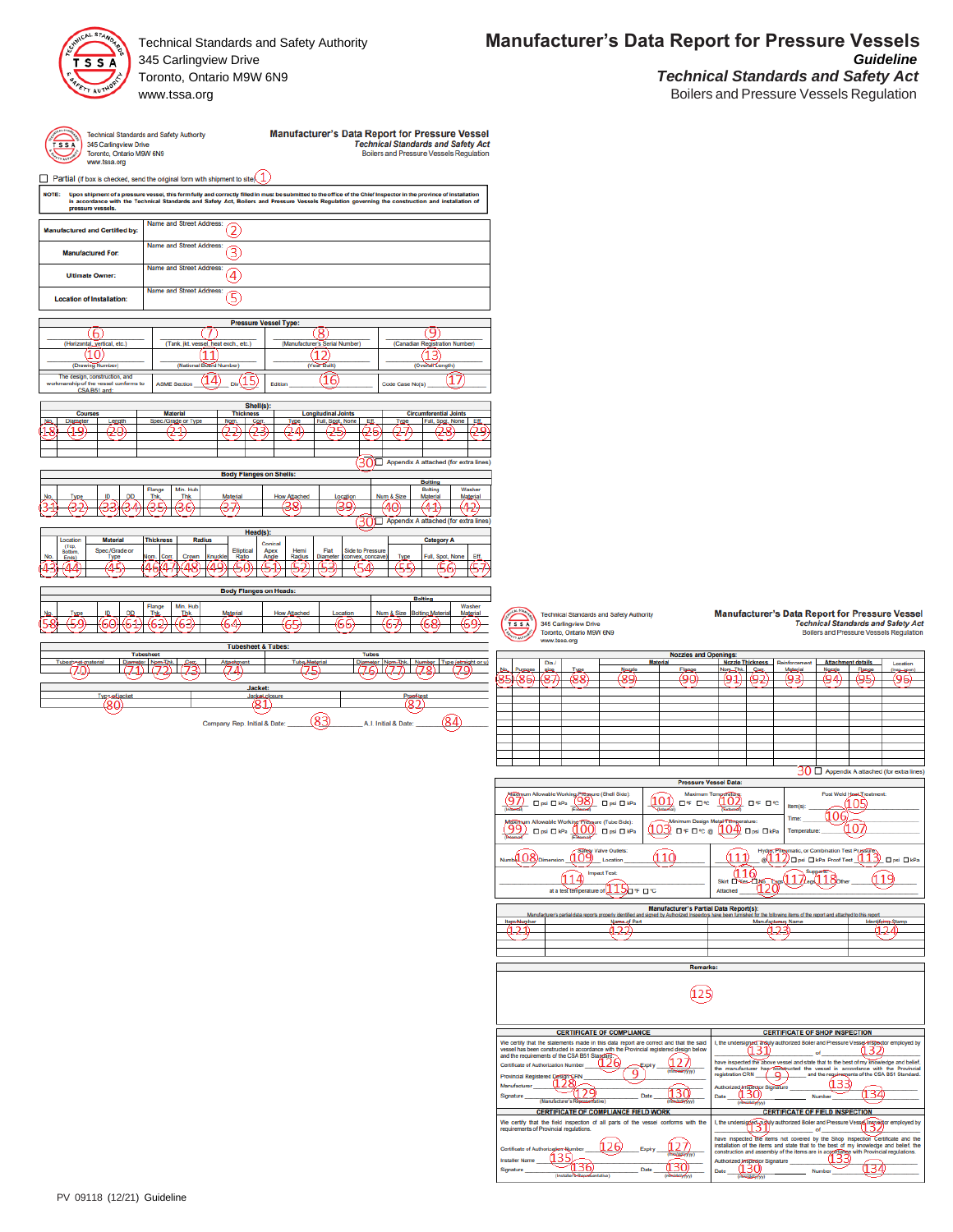

|                 | Guideline for completing the Manufacturer's Data Report for Pressure Vessels                                                   |                            |
|-----------------|--------------------------------------------------------------------------------------------------------------------------------|----------------------------|
| Item<br>$\#$    | Description                                                                                                                    | Example                    |
| $\overline{1}$  | Check if the pressure vessel will be completed in the field.                                                                   |                            |
|                 | Provide the name and address of the manufacturer who is certifying the                                                         |                            |
| $\overline{2}$  | pressure vessel as listed on the Certificate of Authorization.                                                                 |                            |
|                 | Provide the name and address of the company that the pressure vessel                                                           |                            |
| 3               | has been manufactured for (if known). If unknown, state "Unknown",                                                             |                            |
|                 | "Built for stock", etc.                                                                                                        |                            |
| 4               | Provide the name and address of the ultimate owner of the pressure                                                             |                            |
|                 | vessel (if known). If unknown, state "Unknown", "Built for stock", etc.                                                        |                            |
| 5               | Provide the address of installation of the pressure vessel (if known). If<br>unknown, state "Unknown", "Built for stock", etc. |                            |
| $6\phantom{1}6$ | Type of installation intended (orientation of the pressure vessel).                                                            | Horizontal, vertical, etc. |
| $\overline{7}$  | Description or application of pressure vessel.                                                                                 | Heat Exchanger, tank, etc. |
|                 | Manufacturer's serial number as shown on the nameplate of the                                                                  |                            |
| 8               | pressure vessel.                                                                                                               |                            |
| 9               | Canadian Registration Number of the pressure vessel.                                                                           | 12345.5                    |
| 10              | Indicate the drawing number of the pressure vessel, including revision                                                         |                            |
|                 | level.                                                                                                                         |                            |
| 11              | The National Board Number (if applicable).                                                                                     |                            |
| 12              | The year the pressure vessel was manufactured.                                                                                 | 2021<br>36''               |
| 13              | The overall length of the pressure vessel.<br>The ASME Code Section the pressure vessel was designed and                       |                            |
| 14              | constructed to.                                                                                                                | VIII                       |
|                 | The Division of the ASME Code Section the pressure vessel was                                                                  |                            |
| 15              | designed and constructed to.                                                                                                   | 1, 2                       |
| 16              | The Edition year of the ASME Code the pressure vessel was designed                                                             | 2021                       |
|                 | and constructed to.                                                                                                            |                            |
| 17              | All Code Case Number(s) and revisions used for construction must be                                                            | 2055                       |
|                 | listed. If more room is required, state in the "Remarks" section 125.                                                          |                            |
| 18<br>19        | The shell course number.<br>The diameter of the shell course (specify ID or OD).                                               | 24" OD                     |
| 20              | The length of the shell course.                                                                                                | 36"                        |
|                 | State the complete ASME material specification number and grade of                                                             |                            |
| 21              | the shell course.                                                                                                              | SA516-70                   |
| 22              | Nominal thickness of the shell course.                                                                                         | 0.25''                     |
| 23              | Corrosion allowance of the shell course.                                                                                       | 0.065"                     |
| 24              | Type of shell course longitudinal joint (for ASME Section VIII Division 1,                                                     | Type 1                     |
|                 | per Table UW-12).                                                                                                              |                            |
|                 | Identify the degree of radiography or ultrasonic examination required for                                                      |                            |
| 25              | the shell course longitudinal joint (for ASME Section VIII Division 1, per                                                     | Spot, None, etc.           |
|                 | Table UW-12).<br>State the efficiency of the shell course longitudinal joint (for ASME                                         |                            |
| 26              | Section VIII Division 1, per Table UW-12).                                                                                     | 0.85, 0.70, etc.           |
|                 | Type of shell course circumferential joint (for ASME Section VIII Division                                                     |                            |
| 27              | 1, per Table UW-12).                                                                                                           | Type 1                     |
|                 | Identify the degree of radiography or ultrasonic examination required for                                                      |                            |
| 28              | the shell course circumferential joint (for ASME Section VIII Division 1,                                                      | Spot, None, etc.           |
|                 | per Table UW-12).                                                                                                              |                            |
| 29              | State the efficiency of the shell course circumferential joint (for ASME                                                       | 0.85, 0.70, etc.           |
| 30              | Section VIII Division 1, per Table UW-12).<br>Select box if Appendix A is attached for extra lines.                            |                            |
| 31              | The shell body flange number.                                                                                                  | 1                          |
|                 |                                                                                                                                |                            |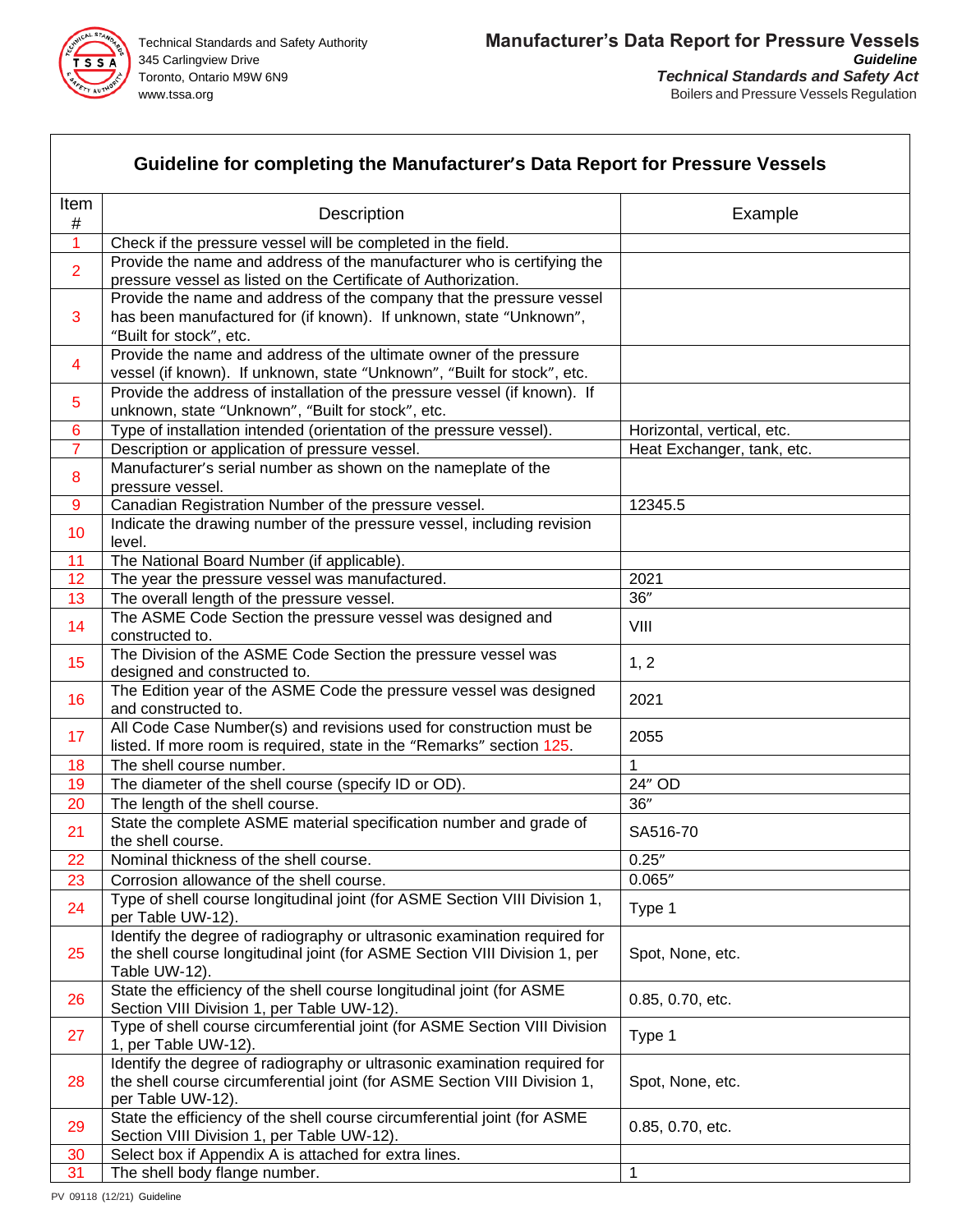

345 Carlingview Drive www.tssa.org **Boilers and Pressure Vessels Regulation** 

| 32 | Type of body flange on the shell.                                                                              | RFSO, etc.             |
|----|----------------------------------------------------------------------------------------------------------------|------------------------|
| 33 | The internal diameter of the body flange on the shell.                                                         | 23.5''                 |
| 34 | The outside diameter of the body flange on the shell.                                                          | 24"                    |
| 35 | The flange thickness of the body flange on the shell.                                                          | $1 - 1/2"$             |
| 36 | The minimum hub thickness of the body flange on the shell.                                                     | 1/2"                   |
|    | State the complete ASME material specification number and grade of                                             |                        |
| 37 | the body flange on the shell.                                                                                  | <b>SA-105N</b>         |
| 38 | State how the body flange on the shell is attached.                                                            | Welded, etc.           |
| 39 | The location of the body flange on the shell.                                                                  | Shell course 1         |
| 40 | State the number and size of bolts used to secure the removable part of                                        | 20/1"                  |
|    | the pressure vessel.                                                                                           |                        |
| 41 | State the complete ASME material specification number and grade of                                             | A193-B7                |
|    | the bolts used to secure the removeable part of the pressure vessel.                                           |                        |
| 42 | State the complete ASME material specification number and grade of                                             | F436                   |
|    | the washers used to secure the removable part of the pressure vessel.                                          |                        |
| 43 | The head number.                                                                                               |                        |
| 44 | Location of the head.                                                                                          | Top, Bottom, etc.      |
| 45 | State the complete ASME material specification number and grade of<br>the head.                                | SA516-70               |
| 46 | Nominal thickness of the head.                                                                                 | 0.25''                 |
|    |                                                                                                                |                        |
| 47 | Corrosion allowance of the head.                                                                               | 0.065''                |
| 48 | Indicate the crown radius (inside or outside) for torispherical heads.                                         | 24" ID, N/A, etc.      |
| 49 | Indicate the knuckle radius (inside or outside) for torispherical or<br>toriconical heads.                     | 2.4", N/A, etc.        |
| 50 | Indicate the elliptical ratio of the head.                                                                     | 2:1, N/A, etc.         |
| 51 | Indicate the conical apex angle of the head.                                                                   | 30°, N/A, etc.         |
| 52 | Indicate the hemispherical radius of the head.                                                                 | 23.5", N/A, etc.       |
| 53 | Indicate the flat diameter of the head.                                                                        | 24", N/A, etc.         |
| 54 | Side to pressure of the head.                                                                                  | Convex, Concave, etc.  |
|    |                                                                                                                |                        |
|    |                                                                                                                |                        |
| 55 | Type of head circumferential joint (for ASME Section VIII Division 1, per<br>Table UW-12).                     | Type 1                 |
|    | Identify the degree of radiography or ultrasonic examination required for                                      |                        |
| 56 | the head circumferential joint (for ASME Section VIII Division 1, per                                          | Full, Spot, None, etc. |
|    | Table UW-12).                                                                                                  |                        |
| 57 | State the efficiency of the head circumferential joint (for ASME Section<br>VIII Division 1, per Table UW-12). | 0.85, 0.70, etc.       |
| 58 | The head body flange number.                                                                                   | 1                      |
| 59 | Type of body flange on the head.                                                                               | RFSO, etc.             |
| 60 | The internal diameter of the body flange on the head.                                                          | 23.5''                 |
| 61 | The outside diameter of the body flange on the head.                                                           | 24"                    |
| 62 | The flange thickness of the body flange on the head.                                                           | $1 - 1/2"$             |
| 63 | The minimum hub thickness of the body flange on the head.                                                      | 1/2"                   |
|    | State the complete ASME material specification number and grade of                                             |                        |
| 64 | the body flange on the head.                                                                                   | <b>SA-105N</b>         |
| 65 | State how the body flange on the head is attached.                                                             | Welded, etc.           |
| 66 | The location of the body flange on the head.                                                                   | Top head, etc.         |
| 67 | State the number and size of bolts used to secure removable head or                                            | 20/1                   |
|    | heads of the pressure vessel.                                                                                  |                        |
|    | State the complete ASME material specification number and grade of                                             |                        |
| 68 | the bolts used to secure removeable head or heads of the pressure                                              | A193-B7                |
|    | vessel.                                                                                                        |                        |
|    | State the complete ASME material specification number and grade of                                             |                        |
| 69 | the washers used to secure removable head or heads of the pressure                                             | F436                   |
|    | vessel.                                                                                                        |                        |
| 70 | State the complete ASME material specification number and grade of                                             | SA240-316/L            |
| 71 | the tubesheet.<br>Indicate the diameter of the tubesheet.                                                      | 23"                    |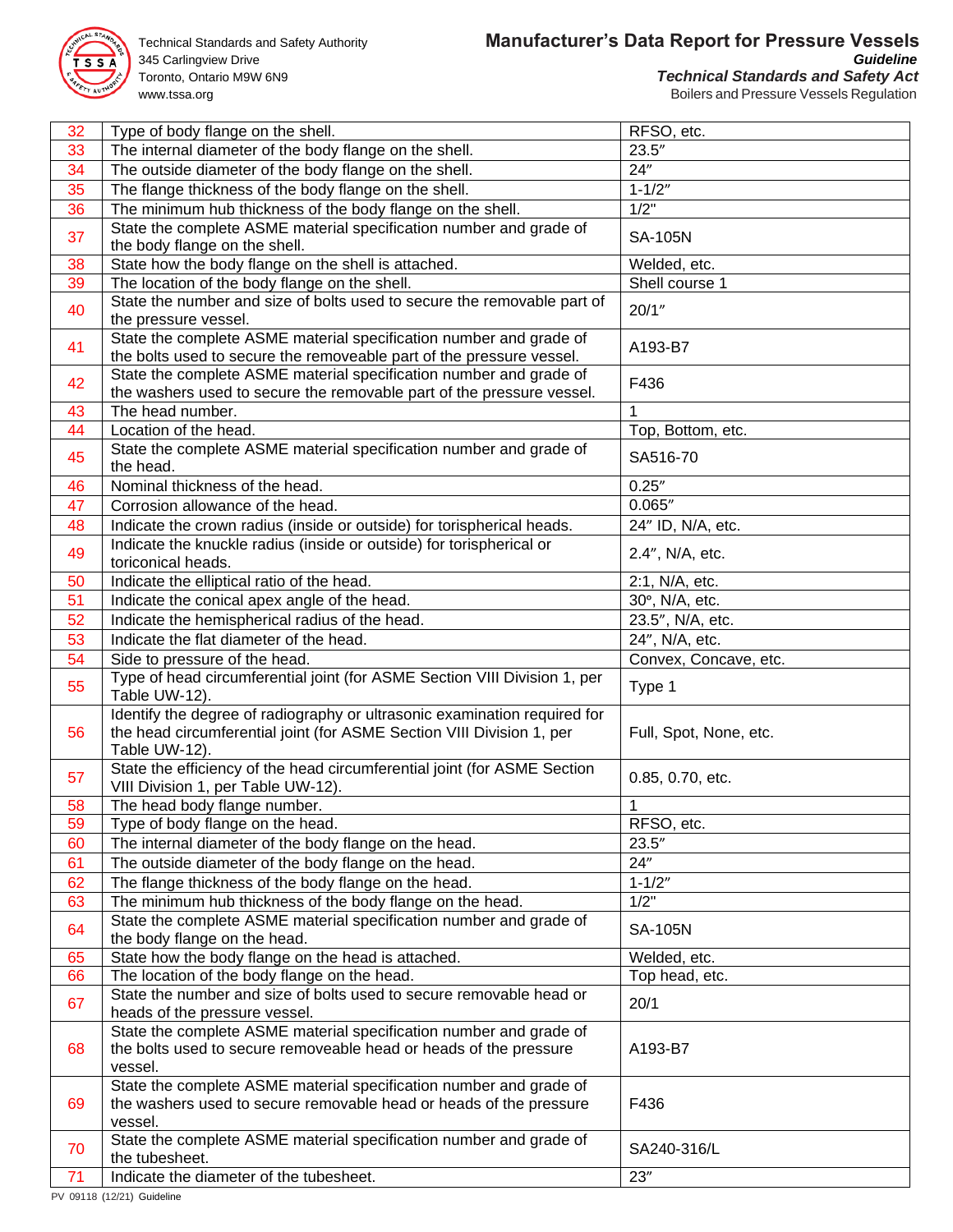

345 Carlingview Drive www.tssa.org **Boilers and Pressure Vessels Regulation** 

| 72  | Nominal thickness of the tubesheet.                                                                                                                                   | $1 - 1/2"$               |
|-----|-----------------------------------------------------------------------------------------------------------------------------------------------------------------------|--------------------------|
| 73  | Corrosion allowance of the tubesheet.                                                                                                                                 | 0.065"                   |
| 74  | State how the tubesheet is attached.                                                                                                                                  | Welded, etc.             |
| 75  | State the complete ASME material specification number and grade of<br>the tubes.                                                                                      | SA312-316/L              |
| 76  | Diameter of the tubes (specify inside ID or outside OD).                                                                                                              | $1"$ OD                  |
| 77  | Nominal thickness of the tubes.                                                                                                                                       | 0.065''                  |
| 78  | Total number of tubes.                                                                                                                                                | 100                      |
| 79  | Indicate the type of tubes.                                                                                                                                           | Straight, U, etc.        |
| 80  | Note the type of jacket (for ASME Section VIII Division 1, per Figure 9-<br>2).                                                                                       | Type 1                   |
| 81  | Indicate the type of jacket closure (for ASME Section VIII Division 1, per<br>Figure 9-5).                                                                            | Figure $9-5(a)$          |
| 82  | State any proof testing that was performed on the jacket design.<br>Indicate the fitting registration number associated with the design (if<br>applicable).           | CRN 54321.5              |
| 83  | To be initialed and dated by the company representative.                                                                                                              |                          |
| 84  | To be initialed and dated by the Authorized Inspector.                                                                                                                |                          |
| 85  | The nozzle identification number.                                                                                                                                     | N1, 1, etc.              |
| 86  | Nozzles, inspection, and safety valve openings; list all openings,<br>regardless of size and use.                                                                     | Inlet, outlet, etc.      |
| 87  | Indicate nozzle by size (NPS) and inspection openings by inside<br>dimensions.                                                                                        | 2", 1-1/2"ID, etc.       |
| 88  | Indicate the type of nozzle.                                                                                                                                          | Cl. 150 flg., etc.       |
| 89  | State the complete ASME material specification number and grade of<br>the nozzle.                                                                                     | SA106 Grade B            |
| 90  | State the complete ASME material specification number and grade of<br>the flange.                                                                                     | <b>SA105N</b>            |
| 91  | Nominal thickness of the nozzle.                                                                                                                                      | 0.25", Sch 40, etc.      |
| 92  | Corrosion allowance of the nozzle.                                                                                                                                    | 0.065", none, etc.       |
| 93  | State the complete ASME material specification number and grade of<br>the reinforcement material (pad).                                                               | SA516-70                 |
| 94  | Describe how the nozzle is attached with description acceptable to the<br>Authorized Inspector (for ASME Section VIII Division 1, per Figure UW-<br>$16.1$ ).         | Welded, UW-16.1(a), etc. |
| 95  | Describe how the flange is attached to the nozzle with description<br>acceptable to the Authorized Inspector (for ASME Section VIII Division<br>1, per Figure UW-21). | Welded, UW-21(1), etc.   |
| 96  | Location of the nozzle.                                                                                                                                               | Top head, shell, etc.    |
| 97  | Indicate the maximum allowable internal working pressure of the<br>pressure vessel (or shell side of the heat exchanger). Select if units are<br>in psi or kPa.       | 100 psi, etc.            |
| 98  | Indicate the maximum allowable external working pressure of the<br>pressure vessel (or shell side of the heat exchanger). Select if units are<br>in psi or kPa.       | 25 psi, etc.             |
| 99  | Indicate the maximum allowable internal working pressure of the tube<br>side of the heat exchanger. Select if units are in psi or kPa.                                | 100 psi, N/A, etc.       |
| 100 | Indicate the maximum allowable external working pressure of the tube<br>side of the heat exchanger. Select if units are in psi or kPa.                                | 50 psi, etc.             |
| 101 | Indicate the maximum internal temperature of the pressure vessel.<br>Select if units are in <sup>o</sup> F or <sup>o</sup> C.                                         | 100°F, etc.              |
| 102 | Indicate the maximum external temperature of the pressure vessel.<br>Select if units are in <sup>o</sup> F or <sup>o</sup> C.                                         | 100°F, etc.              |
| 103 | Indicate the minimum design metal temperature of the pressure vessel.<br>Select if units are in <sup>o</sup> F or <sup>o</sup> C.                                     | 100°F, etc.              |
| 104 | Indicate the Maximum Allowable Working Pressure at the Minimum<br>Design Metal Temperature stated in 103. Select if units are in psi or kPa.                          | 50 psi, etc.             |